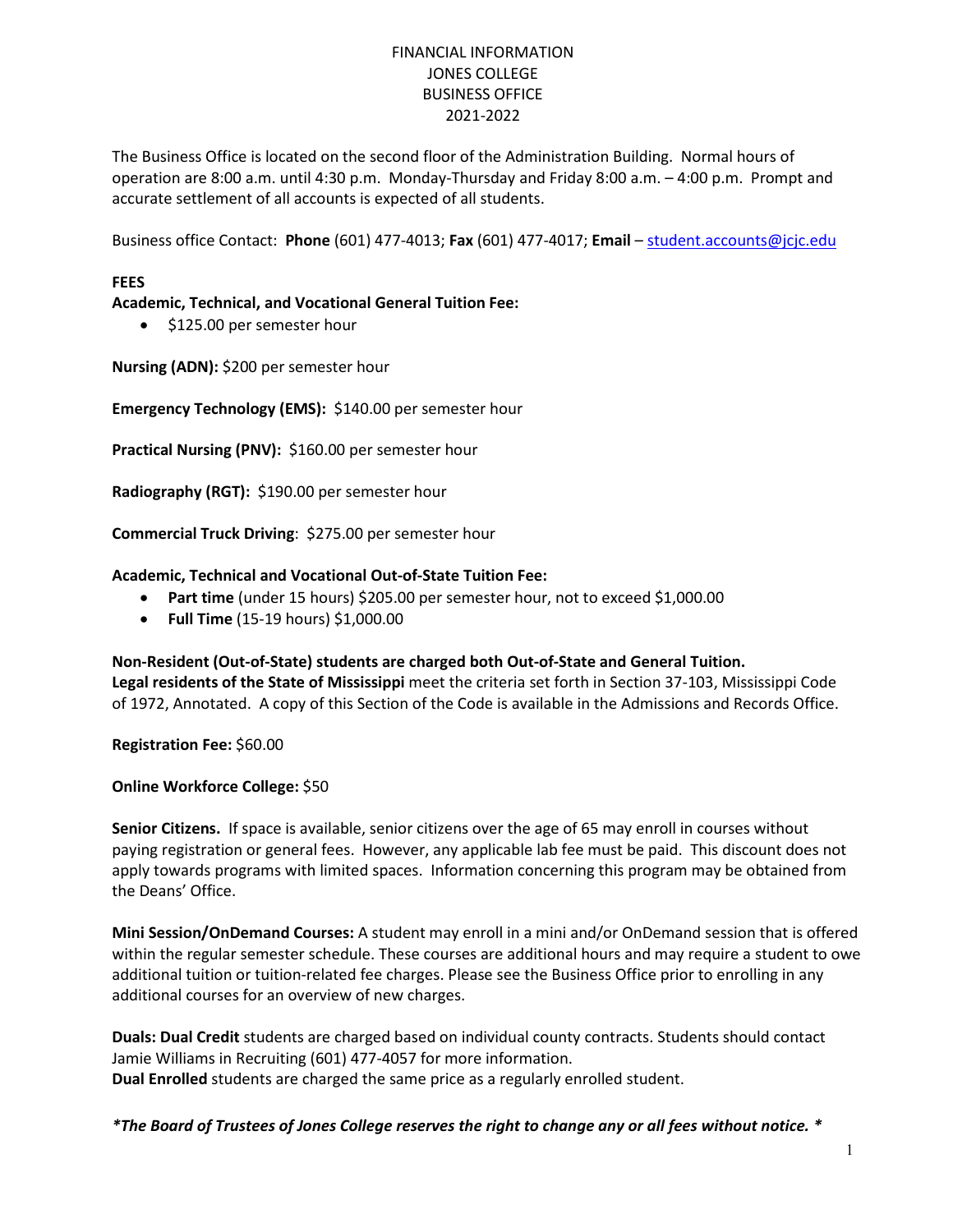#### **RESIDENCE HALL STUDENTS**

#### **\$566 Key Pick-up Payment/Move-in Payment**

This fee applies towards the overall dorm cost

# **Residence Hall Fees.**

**FALL 2020 \$2066.00** for the fall semester or three payments of \$500 **after** \$566 move in payment.

### **SPRING 2021**

**\$2066.00** for the fall semester or three payments of \$500 **after** \$566 move in payment.

## **THESE FEES ARE NOT REFUNDABLE IF A STUDENT MOVES OUT.**

Except on official school holidays, residence hall students are provided three meals per day each day of the week. Meals are provided if the dorms are open. All residence hall students are required to purchase a mailbox and a college cafeteria meal plan.

**Residence Hall Move Out.** To withdraw officially from the dormitory, a student must secure a withdrawal notice from the Director of Housing

#### **The room and board fees are not refundable.**

A student who moves out may no longer live on campus; however, they will still be allowed to continue to use their dorm meal ticket in the cafeteria for the remainder of the term.

**Residence Hall Room Processing Fee.** A residence hall room processing fee of \$50.00 is payable in advance to reserve a room in the residence halls. This fee is **nonrefundable** unless the college fails to provide the student a room by the first day of class.

#### **Dorm Meal Plan.**

Please see the appropriate housing office for various meal plan options for dorm students; do so by the first week of courses.

#### **MISCELLANEOUS FEES AND EXPENSES**

**Work-Based Learning:** \$130.00 per semester hour

**Change of Schedule Fee:** \$20.00

**Returned Check Fee:** \$40.00

**Replacement Identification Card:** \$40.00

**Replacement Key Card (Smith Hall):** \$40.00

**Multiple Decals or Replacement:** \$25.00

#### **Commuter Meal Ticket:**

Plan A: \$305. 00 to be used only at on campus dining locations Plan B: \$155.00 to be used only at on campus dining locations Plan C: \$55.00 to be used only at on campus dining locations

# **Alternate Option to Commuter Meal Ticket:**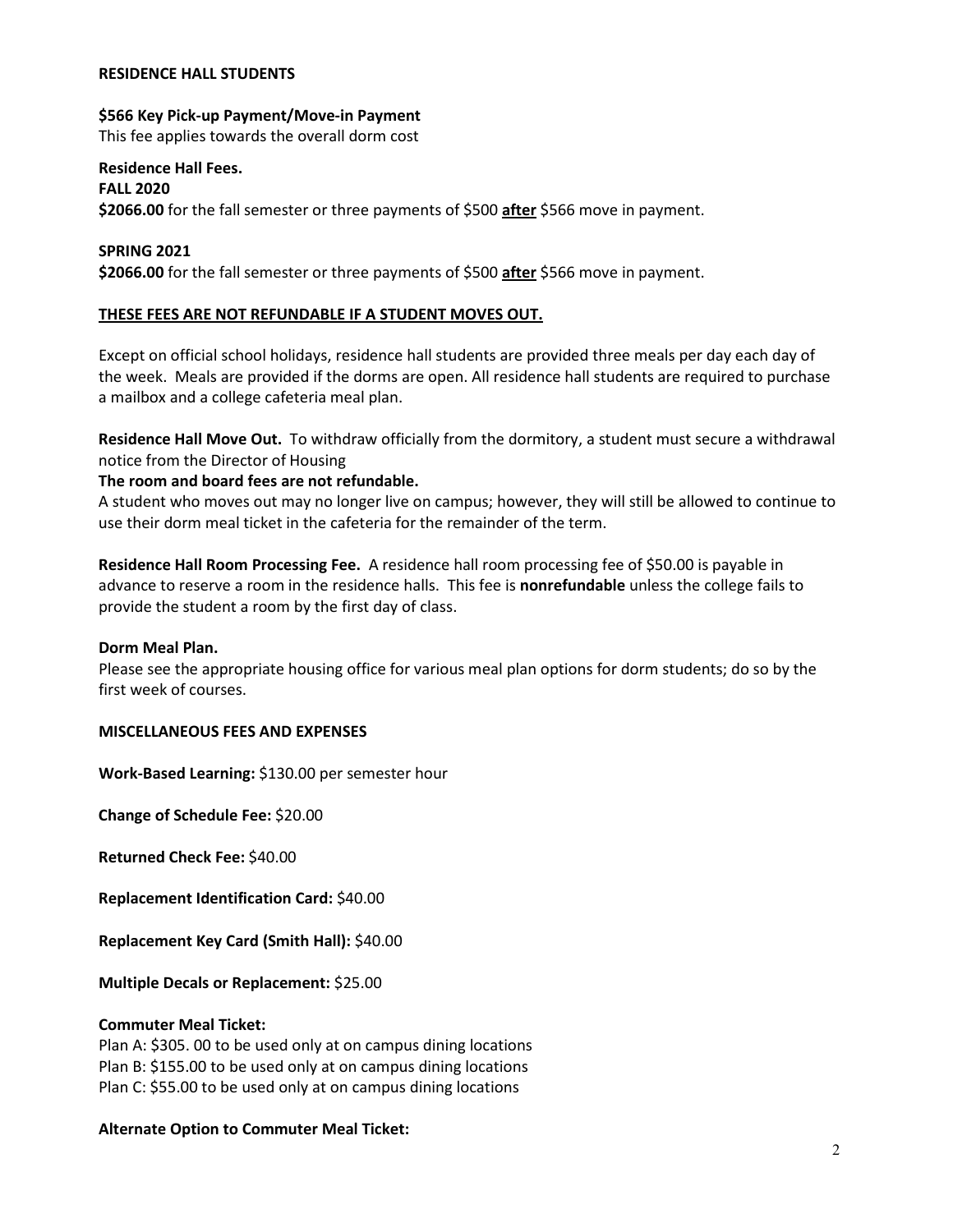Students who do not wish to charge or purchase a commuter meal ticket may purchase Bobcat Bucks to be applied to their JCJC OneCard. These funds can be used in the cafeteria, bookstore, select vending machines, and other, multiple **on** and **off** campus locations.

Students who are full time in the fall semester will receive a yearbook. Yearbooks are delivered near the end of spring semester and qualifying students must pick up their yearbook before the close of the second summer semester. See College Calendar 2020-2021 for these dates.

# **REFUND/WITHDRAW POLICY**

It is the student's responsibility to withdraw officially. Refunds of fees are computed according to the date the student personally contacts their instructor or Enrollment Services to complete the withdrawal process, **not the last day of class attendance**.

# **Students must withdraw from a regular session course by the first week of class to receive 100%.**

Requests for exceptions because of extenuating circumstances such as illness or death must be submitted in writing to the Business Office. An administrative committee will review the request, and the student will be notified as to whether an exception to the refund policy can be made. The college will not refund fees originally paid by check until the check has successfully cleared the student's bank.

**Registration Fee.** This fee is not refundable.

**Laboratory Fees.** Laboratory fees can be refunded if the student officially withdraws during the 100% period.

| <b>Fall 2021</b> |                         |                  |  |
|------------------|-------------------------|------------------|--|
| <b>Session</b>   | <b>Amount of Refund</b> | <b>Last Date</b> |  |
| <b>DCO</b>       | 100%                    | 08/27/2021       |  |
| Regular          | 100%                    | 08/27/2021       |  |
| www*             | 100%                    | 08/25/2021       |  |
| 5W1              | 100%                    | 08/24/2021       |  |
| 5W <sub>2</sub>  | 100%                    | 09/28/2021       |  |
| 5W3              | 100%                    | 11/02/2021       |  |
| 7W1              | 100%                    | 08/25/2021       |  |
| 7W <sub>2</sub>  | 100%                    | 10/20/2021       |  |
| AU8              | 100%                    | 08/26/2020       |  |
| OC4              | 100%                    | 10/20/2020       |  |
| OC8              | 100%                    | 10/21/2020       |  |
| NO <sub>4</sub>  | 100%                    | 11/17/2020       |  |
| TD1              | 100%                    | 08/17/2021       |  |
| TD <sub>2</sub>  | 100%                    | 09/14/2021       |  |
| TD3              | 100%                    | 10/12/2021       |  |
| TD4              | 100%                    | 11/19/2021       |  |

#### **General Fee, Lab Fee, Course Material Fee, Part-time Fee, and Non-Resident Tuition**

# **BUSINESS OFFICE INFORMATION**

**Payment of Tuition and Fees.** Students may make payment with cash, check, credit card, or money order at the business office during regular office hours.

**Online Payments.** Students may make payments online. Log on to myJones choose Students Links, then Make a payment. Students may pay online via ACH, Visa, MasterCard, American Express or Discover.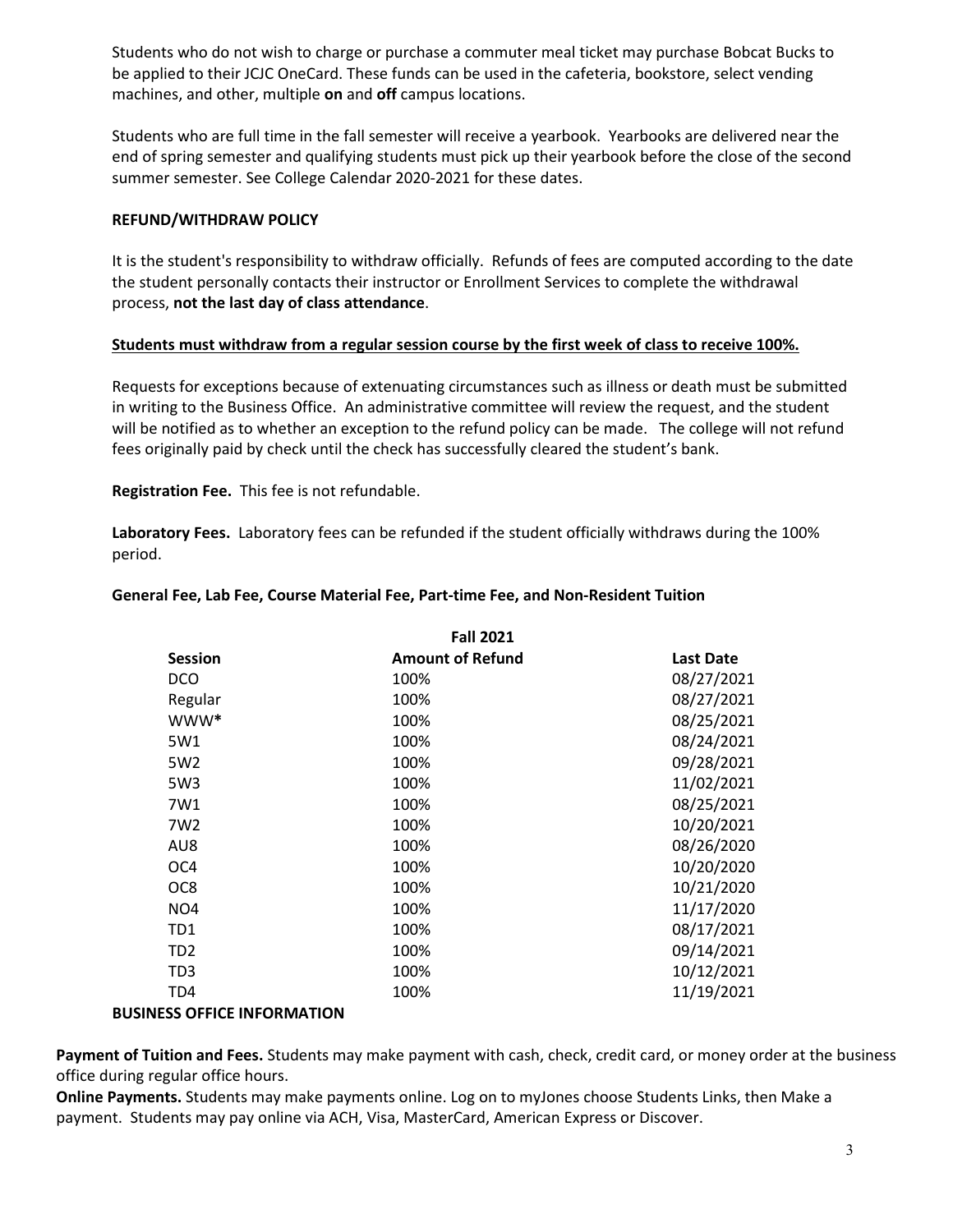**Phone Payments.** Students may make payments by phone by calling 601-477-4013 and using Visa, American Express, MasterCard or Discover.

### **PAYMENT POLICY**

**The following is the Jones County Junior College Payment Plan for the Fall 2021 term:**

- **September 1, 2021 1/4 Payment Due**
- **October 1, 2021 1/4 Payment Due**
- **November 1, 2021 1/4 Payment Due**
- **December 1, 2021 Remaining Balance Due**

**The following is the Jones County Junior College Payment Plan for the Spring 2022 term:**

- **February 1, 2022 1/4 Payment Due**
- **March 1, 2022 1/4 Payment Due**
- **April 1, 2022 1/4 Payment Due**
- **May 2, 2022 Remaining Balance Due**

All students must adhere to this plan to maintain enrollment.

Scholarships, Pell grants, loans or other types of aid must be completed and awarded to the student's account to satisfy the payment plan. Accordingly, students must make payment themselves to secure and maintain their enrollment. In the event aid is completed and awarded after a student makes payment, this payment will not be refunded. Any payments will be returned to the student in the form of a refund during the published refund dates and not before.

# **Past Due/Overdue Balances.**

Failure to pay your balance could result in any, or all of the following:

- **Deletion of Schedule/Enrollment**
- **Late Payment Fee Charge**
- **Unable to Enroll in a Future Term**
- **Unable to Receive a Transcript/Degree or Certificate for particular program**
- **Unable to take final exams**

# **LABORATORY FEES**

All students who enroll in laboratory courses will be charged the appropriate laboratory fee. These fees, which are payable at the beginning of the semester, are as follows:

| <b>MSVCC ONLINE COURSES</b>                                            | 30.00 per course |
|------------------------------------------------------------------------|------------------|
| <b>ACADEMIC</b>                                                        |                  |
| <b>Business Administration (BAD)</b>                                   |                  |
| 2533, 2813                                                             | 25.00 per course |
| <b>Administration (BOA)</b>                                            |                  |
| 2413, 2533, 2553                                                       | 25.00 per course |
| Biology (BIO)                                                          |                  |
| 1114, 1124, 1134, 1144, 1214, 1314, 1414, 2414, 2424, 2514, 2524, 2924 | 25.00 per course |
| <b>Chemistry (CHE)</b>                                                 |                  |
| 1114, 1214, 1224, 2424, 2434                                           | 25.00 per course |
| <b>Computer Science (CSC)</b>                                          |                  |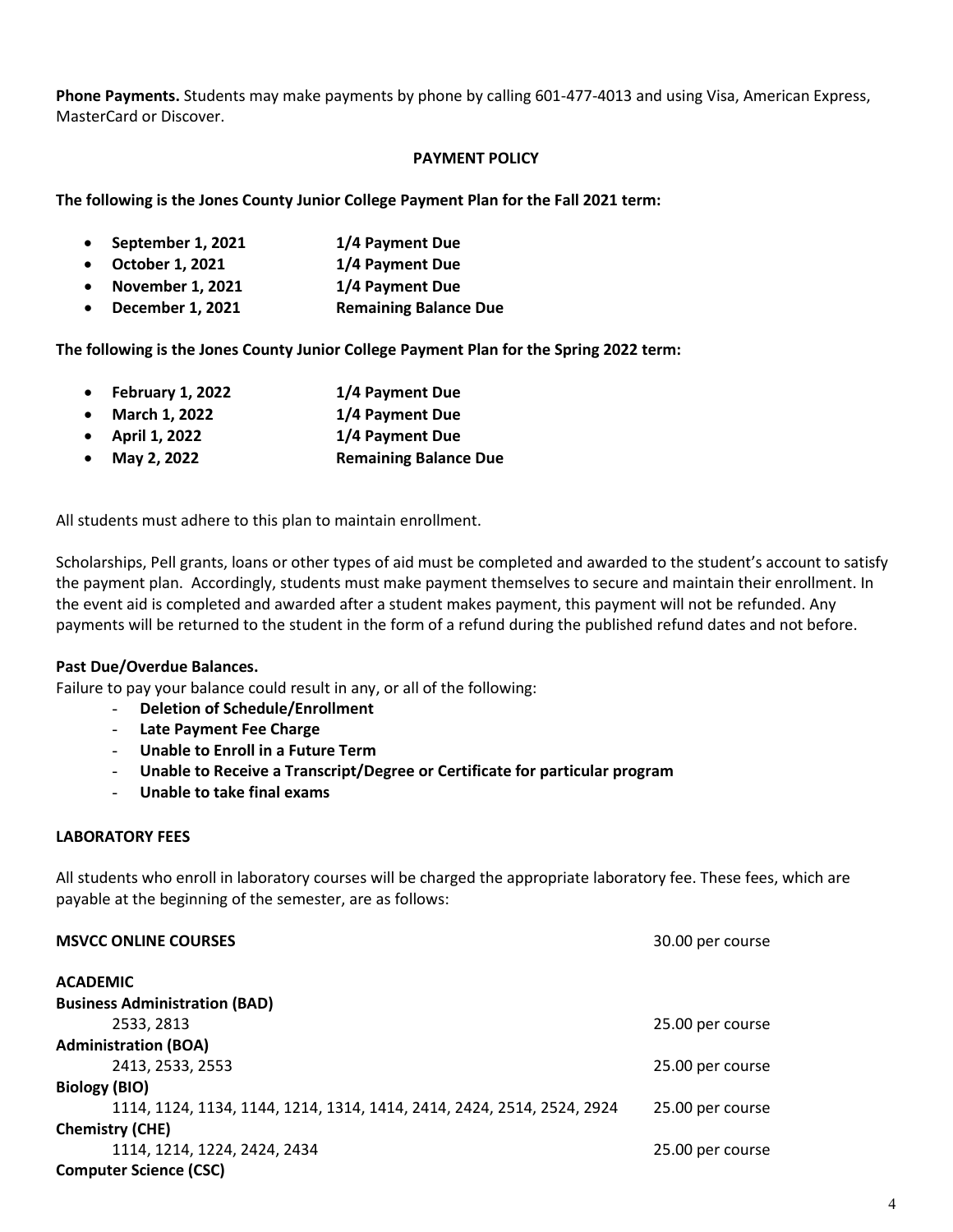| 1313, 1613, 2133, 2143                                                                               | 25.00 per course |
|------------------------------------------------------------------------------------------------------|------------------|
| <b>ENG</b>                                                                                           |                  |
| 124                                                                                                  | 8.75 per course  |
| <b>MAT</b>                                                                                           |                  |
| 124                                                                                                  | 3.50 per course  |
| <b>ENG</b>                                                                                           |                  |
| 1113, 1123                                                                                           | 23.00 per course |
| <b>Physical Science (PHY)</b>                                                                        |                  |
| 1213, 2414, 2424, 2515, 2525                                                                         | 25.00 per course |
| <b>Physics (PHY)</b>                                                                                 |                  |
| 1213, 2414, 2424, 2515, 2525                                                                         | 25.00 per course |
| <b>Private Music Instructions (MUA)</b>                                                              |                  |
| 1141, 1151, 1172, 1182, 1241, 1251, 1272, 1282, 1331, 1341, 1362, 1372                               |                  |
| $\boldsymbol{\mathsf{v}}$<br>1441, 1451, 1472, 1482, 1541, 1542, 1551, 1552, 1571, 1572, 1581, 1582, |                  |
| 1741, 1571, 1772, 1782, 1841, 1851, 1872, 1882, 2141, 2151, 2172, 2182,                              |                  |
| 2241, 2251, 2272, 2282, 2331, 2341, 2362, 2372, 2441, 2451, 2472, 2482,                              |                  |
| 2541, 2542, 2551, 2552, 2571, 2572, 2581, 2582, 2741, 2751, 2772, 2782,                              |                  |
| 2841, 2851, 2872, 2882                                                                               | 25.00 per course |

### **CAREER/TECHNICAL**

Career and Technical lab fees vary by course. For a more detailed description of Lab Fee costs, please review your program plan cost sheet issued by your instructor.

# **Associate Degree Nursing:** NUR 1119 555.00 per course NUR 1129 455.00 per course NUR 2113 179.00 per course NUR 2129 495.00 per course NUR 2139 566.00 per course **Childcare:** CDT 1713, 2714 20.00 per course CDT 1313, 1343, 2613 50.00 per course CDT 2914, 2944, 2914, 2944 100.00 per course CDT 1113 250.00 per course **Cosmetology:** COV 1245, 1255, 1426 30.00 per course COV 1263, 1436, 1443, 1542, 1642, 1722, 1732 50.00 per course COV 1532 75.00 per course COV 1622, 1632 90.00 per course COV 1522 100.00 per course COV 1122 1154.00 per course **Paramedic:** EMS 1174, 1514, 1174, 1751, 1951, 2351 100.00 per course EMS 2912 **185.00** per course EMS 1163 300.00 per course EMS 2942 125.00 per course EMS 2952, 1251, 1352 75.00 per course EMS 1151 250.00 per course **Health Care Assistant:** HCA 1214 50.00 per course HCA 1124 95.00 per course HCA 1312 101.00 per course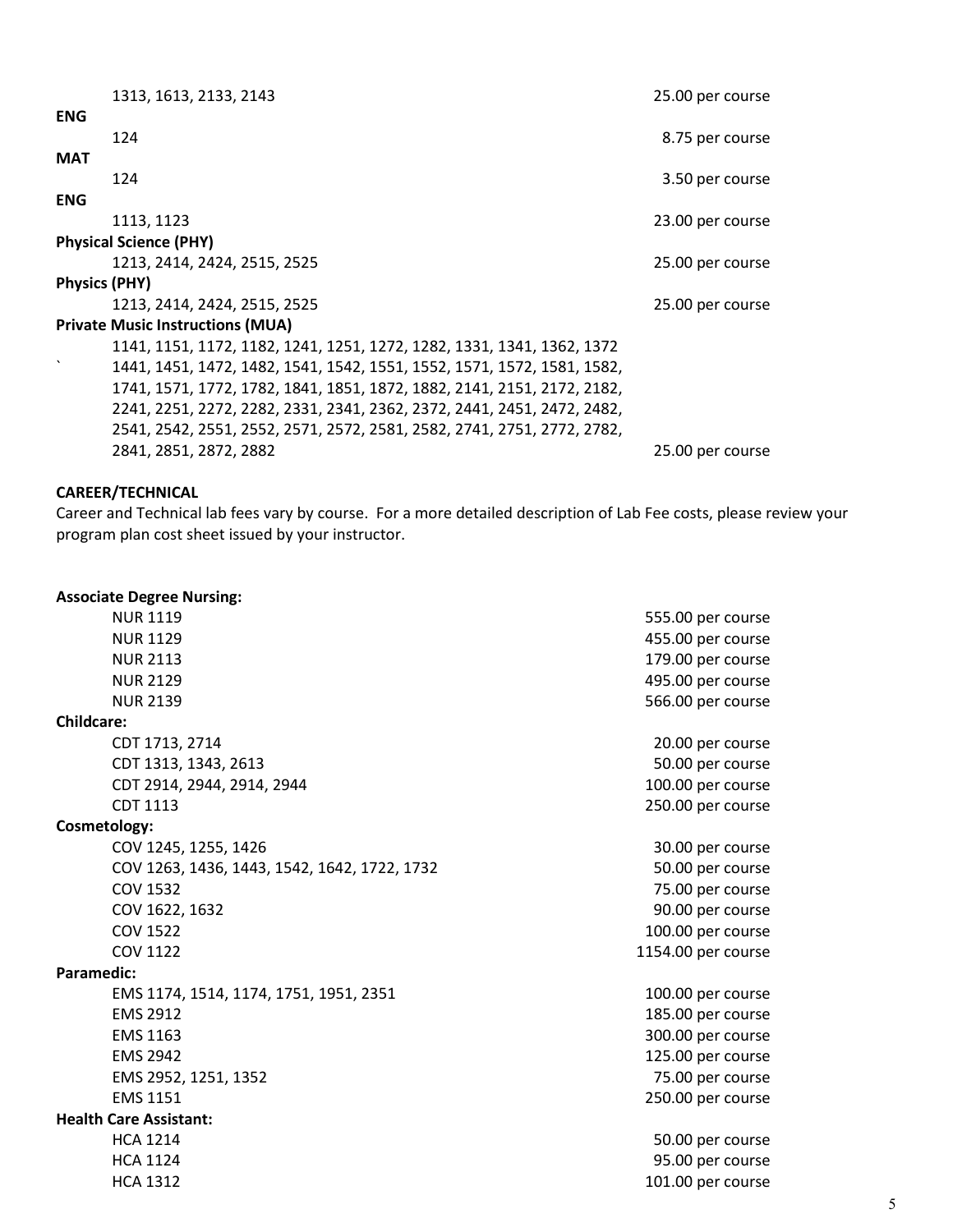HCA 1116 1116 12 145.00 per course **Pharmacy:** PHM 1212, 1313, 1424, 1512, 2434, 2534, 2714, 2813 50.00 per course PHM 2614, 2624, 2634 70.00 per course PHM 1123 90.00 per course PHM 1525 100.00 per course PHM 1111 365.00 per course **Practical Nursing (Full Time)** PNV 1728 50.00 per course PNV 1524 150.00 per course PNV 1682 250.00 per course PNV 1914 380.00 per course PNV 1443 2000.00 per course **Practical Nursing (Part Time)** PNV 1714 50.00 per course PNV 1524 150.00 per course PNV 1437 200 per course that the state of the state of the state of the state of the state of the state of the state of the state of the state of the state of the state of the state of the state of the state of the state o PNV 1614 250.00 per course PNV 1914 380.00 per course PNV 1426 **925.00** per course **Radiology:** RGT 2533 40.00 per course RGT 1513 100.00 per course RGT 2147 200.00 per course RGT 1213 300.00 per course RGT 1223 305.00 per course RGT 1114, 1124, 1139, 1413, 1423 360.00 per course **Heating & Air** ACT 1214, 1313, 1713, 1813, 2414, 2424, 2513, 2624 65.00 per course ACT 2325 75.00 per course ACT 1133, 2433, 2914 100.00 per course ACT 1124 150.00 per course **Automotive** ATT 1425, 1213, 1314, 1811, 2445, 2614, 1134, 1425, 1715, 2334, 2435, 2913 60.00 per course ATT 2914 26.00 per course ATT 1124 100.00 per course **Civil Engineering** CIT 1213, 2113, 2433, 1113, 2423, 2443 25.00 per course DDT 1313 25.00 per course CIT 1413 59.00 per course DDT 1163 59.00 per course **Commercial/Residential Maintenance** CRM 1122, 1133, 1215, 1222, 1312, 1513, 1615, 1713, 2912, 2823, 1173 60.00 per course CRM 1112, 1413 95.00 per course **Drafting** DDT 1173, 1613, 2153, 2213, 2373, 2813, 2823, 1213, 1313, 1323, 2153 25.00 per course DDT 1163, 59.00 per course DDT 2373 40.00 per course **Electrical** ELT 1123, 1143, 1144, 1193, 1263, 1273, 1413, 2613, 2624 10.00 per course ELT 1253 55.00 per course ELT 1213 60.00 per course ELT 1113 89.00 per course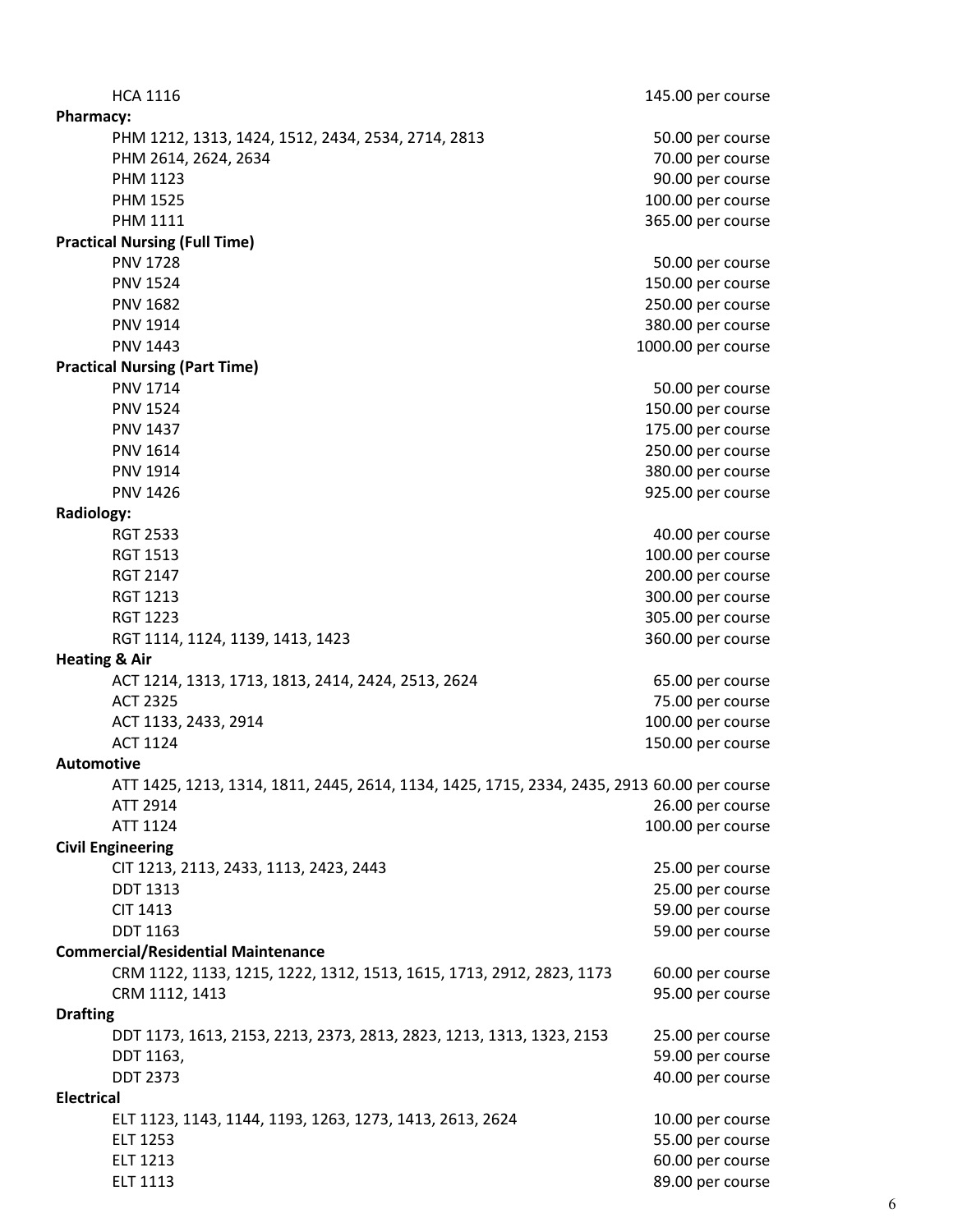| ELT 2114, 2424                                                                              | 150.00 per course  |
|---------------------------------------------------------------------------------------------|--------------------|
| <b>Electro-Mechanical</b>                                                                   |                    |
| IMM 1163, 1173, 1383, 1474, 1484, 2114, 2124, 2214, 2433, 2613, 2623                        | 25.00 per course   |
| <b>IMM 1934</b>                                                                             | 59.00 per course   |
| <b>IMM 1153</b>                                                                             | 75.00 per course   |
| <b>Machining</b>                                                                            |                    |
| MST 1115, 1124, 1243, 1413, 1613, 2135, 2145, 2523, 2533, 2552, 2714,                       |                    |
| 2724, 2735, 2911, 2913                                                                      | 100.00 per course  |
| MST 1313                                                                                    | 225.00 per course  |
| Welding                                                                                     |                    |
| WLT 1115, 1124, 1135, 1143, 1155, 1162, 1225, 1232, 1252, 1313, 1911                        |                    |
| 1912, 1913, 1922                                                                            | 70.00 per course   |
| AG                                                                                          |                    |
| AGR 1314                                                                                    | 15.00 per course   |
| AGR 1214, 2253, 2314                                                                        | 20.00 per course   |
| Culinary                                                                                    |                    |
| CUT 1114, 1124, 1134, 1514, 2314, 2424,                                                     |                    |
| <b>CUT 2243</b>                                                                             | 125.00 per course  |
|                                                                                             | 50.00 per course   |
| <b>HRT 1223</b>                                                                             | 50.00 per course   |
| <b>BPT 2324</b>                                                                             | 125.00 per course  |
| Forestry                                                                                    |                    |
| FOT 1114, 1713, 2614, 2623                                                                  | 100.00 per course  |
| Horticulture                                                                                |                    |
| HLT 1113, 1123                                                                              | 100.00 per course  |
| HLT 1213, 1313, 1513, 2124, 2323                                                            | 50.00 per course   |
| <b>HLT 2413</b>                                                                             | 175.00 per course  |
| <b>HLT 2813</b>                                                                             | 80.00 per course   |
| <b>Business Technology</b>                                                                  |                    |
| BOT 1123, 1213, 1233, 1243, 1273, 1313, 1413, 1433, 1613, 1623, 1763,                       |                    |
| 1823, 1853, 2133, 2333, 2433, 2643, 2653, 2673, 2723, 2743, 2753, 2763                      | 10.00 per course   |
| <b>Information Systems Technology</b>                                                       |                    |
| IST 1124, 1134, 1143, 1153, 1163, 1213, 1223, 1244, 1254, 1314, 1713                        |                    |
| 2224, 2253, 2323, 2324, 2373, 2453, 2473, 2483                                              | 25.00 per course   |
| IST 2234, 1714                                                                              | 55.00 per course   |
| IST 1413, 1423, 2433                                                                        | 100.00 per course  |
| Paralegal                                                                                   |                    |
| LET 1123, 1213, 1513, 1523, 1713, 2313, 2323, 2333, 2383, 2453, 2463, 2653 60.00 per course |                    |
| LET 2913                                                                                    | 75.00 per course   |
| <b>Marketing</b>                                                                            |                    |
| MMT 1113, 1313, 2243, 2613                                                                  | 50.00 per course   |
| <b>Oil and Gas Production</b>                                                               |                    |
| OGP 1152                                                                                    | 225.00 per course  |
| OGP 1123                                                                                    | 330.00 per course  |
| OGP 1143                                                                                    | 450.00 per course  |
| OGP 1163                                                                                    | 625.00 per course  |
| OGP 1174                                                                                    | 1415.00 per course |
| <b>Work Based Learning</b>                                                                  |                    |
| WBL 1191, 1192, 1193, 1194, 1195, 1921, 1922, 1923, 1924, 1925                              |                    |
| 1931, 1932, 1933, 1934, 1935, 2911, 2912, 2913, 2914, 2915, 2921, 2922                      |                    |
| 2923, 2924, 2925, 2931, 2932, 2933, 2934, 2935                                              | 25.00 per course   |
|                                                                                             |                    |
| <b>CTE 1143</b>                                                                             | 50.00 per course   |
| SSP 1002                                                                                    | 50.00 per course   |
|                                                                                             |                    |

7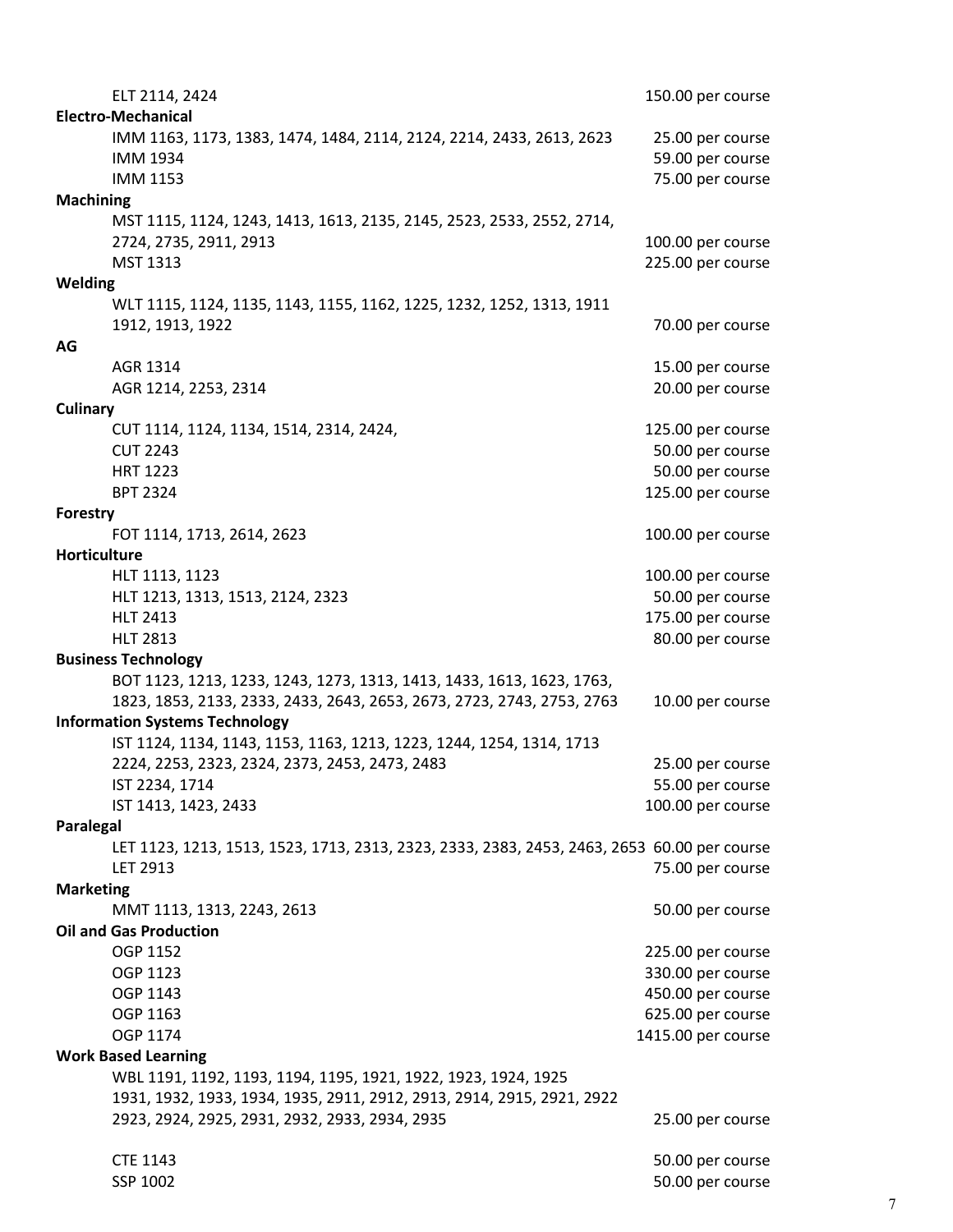#### **COURSE MATERIALS FEE**

Jones College is dedicated to providing affordable, technologically advanced, and relevant course materials to our students. This includes electronic books, downloadable reading materials, homework management systems, content and grading resources, and lab-based learning tools.

Courses are charged a \$10 per credit hour course material fee or a \$30 per credit hour course material fee. The following are the courses with a course material fee associated with them:

| <b>Subject</b> | <b>Catalog</b> | <b>Description</b>                     | <b>Per Credit Hour</b> |
|----------------|----------------|----------------------------------------|------------------------|
| <b>ACT</b>     | 1124           | <b>Basic Compression Refrigeration</b> | 10.00                  |
| <b>ACT</b>     | 1133           | <b>Tools and Piping</b>                | 10.00                  |
| <b>ACT</b>     | 1214           | Controls                               | 10.00                  |
| <b>ACT</b>     | 1313           | <b>Refrigeration Sys Components</b>    | 10.00                  |
| <b>ACT</b>     | 1713           | Elec. For Heat, Vent, AC and Ref       | 10.00                  |
| <b>ACT</b>     | 2325           | <b>Commercial Refrigeration</b>        | 10.00                  |
| <b>ACT</b>     | 2413           | Air Conditioning I                     | 10.00                  |
| <b>ACT</b>     | 2424           | Air Conditioning II                    | 10.00                  |
| <b>ACT</b>     | 2433           | Refrigerant, Retrofit, & Regs          | 10.00                  |
| <b>ACT</b>     | 2513           | <b>Heating Systems</b>                 | 10.00                  |
| <b>ACT</b>     | 2624           | Heat Load & Air Properties             | 10.00                  |
| <b>ACT</b>     | 2914           | Special Project in Heat/AC             | 10.00                  |
| <b>ATT</b>     | 1213           | <b>Brakes</b>                          | 10.00                  |
| <b>ATT</b>     | 1314           | Manual Drive Trans/Transaxle           | 10.00                  |
| <b>ATT</b>     | 1811           | Into. Safety & Emp Skills              | 10.00                  |
| <b>ATT</b>     | 2325           | <b>Automatic Transmission/Transax</b>  | 10.00                  |
| ATT            | 2445           | <b>Engine Performance III</b>          | 10.00                  |
| <b>ATT</b>     | 2614           | <b>Heating and Air Conditioning</b>    | 10.00                  |
| <b>BOT</b>     | 2643           | <b>CPT Coding</b>                      | 10.00                  |
| <b>BOT</b>     | 2653           | <b>ICD Coding</b>                      | 10.00                  |
| <b>CDT</b>     | 1112           | Early Childhood Profession             | 10.00                  |
| <b>CDT</b>     | 1313           | Art for Preschool                      | 10.00                  |
| <b>CDT</b>     | 1344           | Child Health, Safety, & Nutrition      | 10.00                  |
| <b>CRM</b>     | 1112           | Fund. Of Maintenance Services          | 10.00                  |
| <b>CRM</b>     | 1123           | Maintenance of Regulations             | 10.00                  |
| <b>CRM</b>     | 1122           | <b>Maintenance Regulations</b>         | 10.00                  |
| <b>CRM</b>     | 1133           | Math and Blueprint Interpret.          | 10.00                  |
| <b>CRM</b>     | 1222           | <b>Surface Finishes</b>                | 10.00                  |
| <b>CRM</b>     | 1312           | Masonry                                | 10.00                  |
| DDT            | 1113           | <b>Fund of Drafting</b>                | 10.00                  |
| DDT            | 1163           | <b>Engineering Graphics</b>            | 10.00                  |
| <b>EET</b>     | 1114           | <b>DC Circuits RTV</b>                 | 10.00                  |
| EET            | 1124           | <b>AC Circuits RTV</b>                 | 10.00                  |
| EET            | 1192           | <b>Fundamentals of Electronics</b>     | 10.00                  |
| <b>ELT</b>     | 1113           | Residential/Light Comm Wiring          | 10.00                  |
| <b>ELT</b>     | 1253           | Branch Circuit/Service Ent. Cal        | 10.00                  |
| <b>HRT</b>     | 2613           | <b>Hospitality Supervision</b>         | 10.00                  |
| <b>MST</b>     | 1212           | Drill Press & Band Saw Ops             | 10.00                  |
| <b>MST</b>     | 1223           | Lathe Turing Knowledge                 | 10.00                  |
| <b>MST</b>     | 1243           | <b>Precision Late Operations</b>       | 10.00                  |
| <b>MST</b>     | 1313           | <b>Advanced Shop Mathematics</b>       | 10.00                  |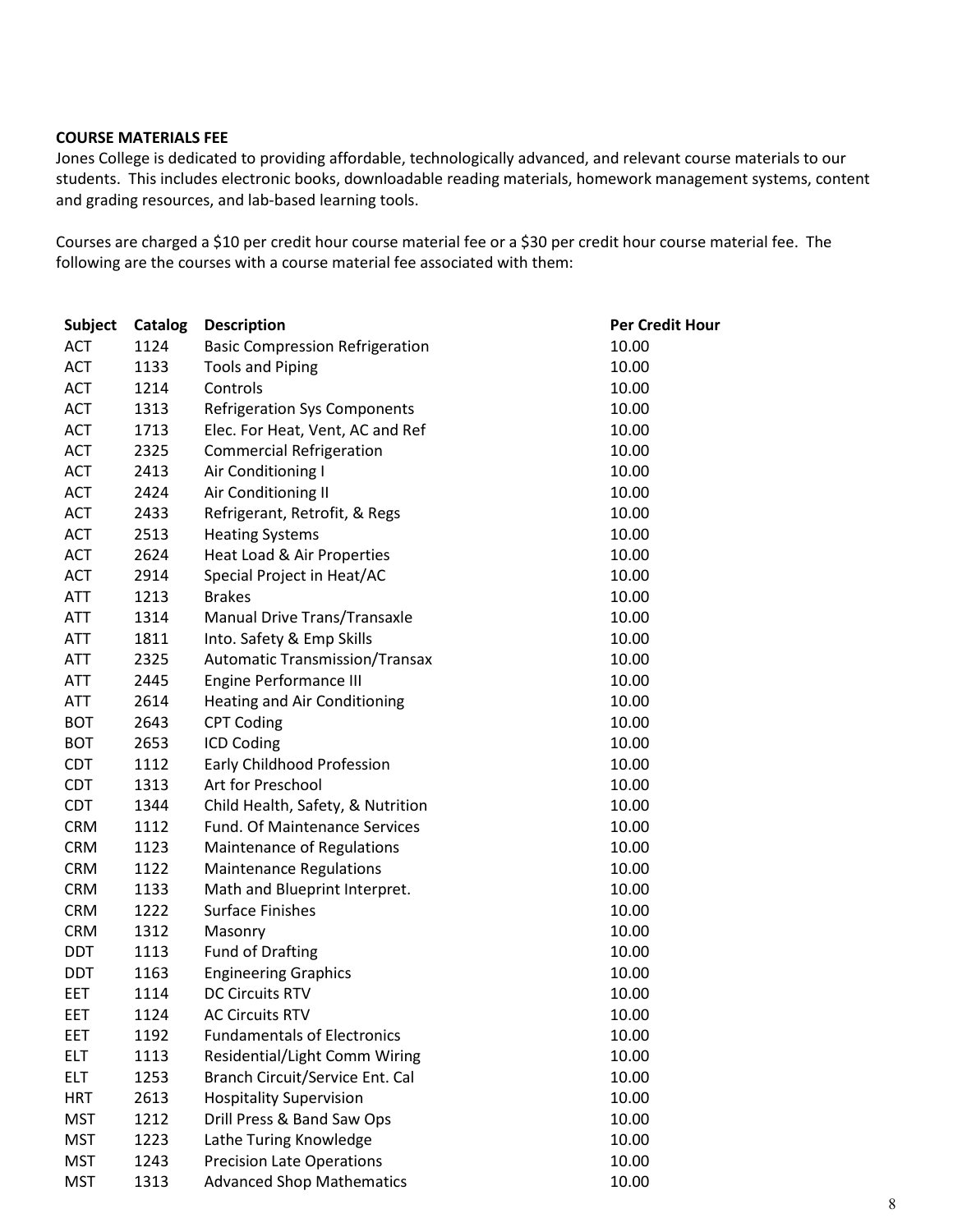| <b>MST</b> | 1412    | <b>Blueprint Reading</b>                  | 10.00                      |
|------------|---------|-------------------------------------------|----------------------------|
| <b>MST</b> | 2714    | <b>Computer Numerical Control I</b>       | 10.00                      |
| <b>MST</b> | 1313    | <b>Cutting Processes</b>                  | 10.00                      |
| <b>WLT</b> | 1155    | Pipe Welding                              | 10.00                      |
| <b>WLT</b> | 1162    | Gas Metal Arc Aluminum Welding            | 10.00                      |
| <b>WLT</b> | 1252    | <b>Advanced Pipe Welding</b>              | 10.00                      |
| <b>WLT</b> | 1911    | Special Problem in Weld. & Cut            | 10.00                      |
| <b>WLT</b> | 1913    | Special Problems in Welding               | 10.00                      |
| <b>WLT</b> | 1232    | <b>Blueprint Reading, Symbols</b>         | 10.00                      |
|            |         |                                           |                            |
| Subject    | Catalog | <b>Description</b>                        | <b>Amt Per Credit Hour</b> |
| <b>ACC</b> | 1213    | Principles of Accounting I                | 30.00                      |
| <b>ACC</b> | 2223    | Principles of Accounting II               | 30.00                      |
| ART        | 1113    | Art Appreciation                          | 30.00                      |
| <b>ART</b> | 1513    | Computers in Art                          | 30.00                      |
| <b>ART</b> | 2713    | Art History I                             | 30.00                      |
| <b>BAD</b> | 1113    | <b>Introduction to Business</b>           | 30.00                      |
| <b>BAD</b> | 2413    | Legal Environment of Business             | 30.00                      |
| <b>BAD</b> | 2523    | Personal Financial Management             | 30.00                      |
| <b>BAD</b> | 2813    | <b>Administrative Communications</b>      | 30.00                      |
| <b>BIO</b> | 1114    | Principles of Biology I                   | 30.00                      |
| <b>BIO</b> | 1124    | Principles of Biology II                  | 30.00                      |
| <b>BIO</b> | 2514    | Anatomy and Physiology I                  | 30.00                      |
| <b>BIO</b> | 2524    | Anatomy and Physiology II                 | 30.00                      |
| <b>BIO</b> | 2924    | Microbiology                              | 30.00                      |
| <b>BOT</b> | 1213    | <b>Professional Development</b>           | 30.00                      |
| <b>BOT</b> | 1233    | Microsoft Word I                          | 30.00                      |
| <b>BOT</b> | 1243    | Microsoft Word II                         | 30.00                      |
| <b>BOT</b> | 1273    | Intro to Microsoft Office                 | 30.00                      |
| <b>BOT</b> | 1313    | <b>Applied Business Math</b>              | 30.00                      |
| <b>BOT</b> | 1613    | <b>Medical Office Terminology</b>         | 30.00                      |
| <b>BOT</b> | 1763    | <b>Communication Essentials</b>           | 30.00                      |
| <b>BOT</b> | 2133    | Desktop Publishing                        | 30.00                      |
| <b>BOT</b> | 2323    | Database Management                       | 30.00                      |
| <b>BOT</b> | 2723    | <b>Administrative Office Procedures</b>   | 30.00                      |
| <b>BOT</b> | 2743    | <b>Medical Office Concepts</b>            | 30.00                      |
| <b>BOT</b> | 2833    | <b>Integrated Computer Apps</b>           | 30.00                      |
| <b>CDT</b> | 1223    | Child Development II                      | 30.00                      |
| <b>CDT</b> | 2233    | <b>Guiding Social &amp; Emotional Beh</b> | 30.00                      |
| <b>CDT</b> | 2413    | <b>Atypical Child Development</b>         | 30.00                      |
| <b>CHE</b> | 1114    | <b>General Chemistry Survey Basic</b>     | 30.00                      |
| <b>CHE</b> | 1214    | <b>General Chemistry I</b>                | 30.00                      |
| <b>CHE</b> | 1224    | <b>General Chemistry II</b>               | 30.00                      |
| <b>CHE</b> | 2424    | Organic Chemistry I                       | 30.00                      |
| <b>CHE</b> | 2434    | <b>Organic Chemistry II</b>               | 30.00                      |
| <b>CIT</b> | 1213    | Road Design & Const                       | 30.00                      |
| <b>CRJ</b> | 1383    | Criminology                               | 30.00                      |
| <b>CRJ</b> | 2333    | Criminal Investigation                    | 30.00                      |
| <b>CSC</b> | 1123    | Micro-Internet Applications               | 30.00                      |
| <b>CSC</b> | 1613    | <b>Computer Programming I</b>             | 30.00                      |
| <b>CSC</b> | 2134    | Programming I with "C++"                  | 30.00                      |
| <b>CUT</b> | 1114    | <b>Culinary Principles I</b>              | 30.00                      |
|            |         |                                           |                            |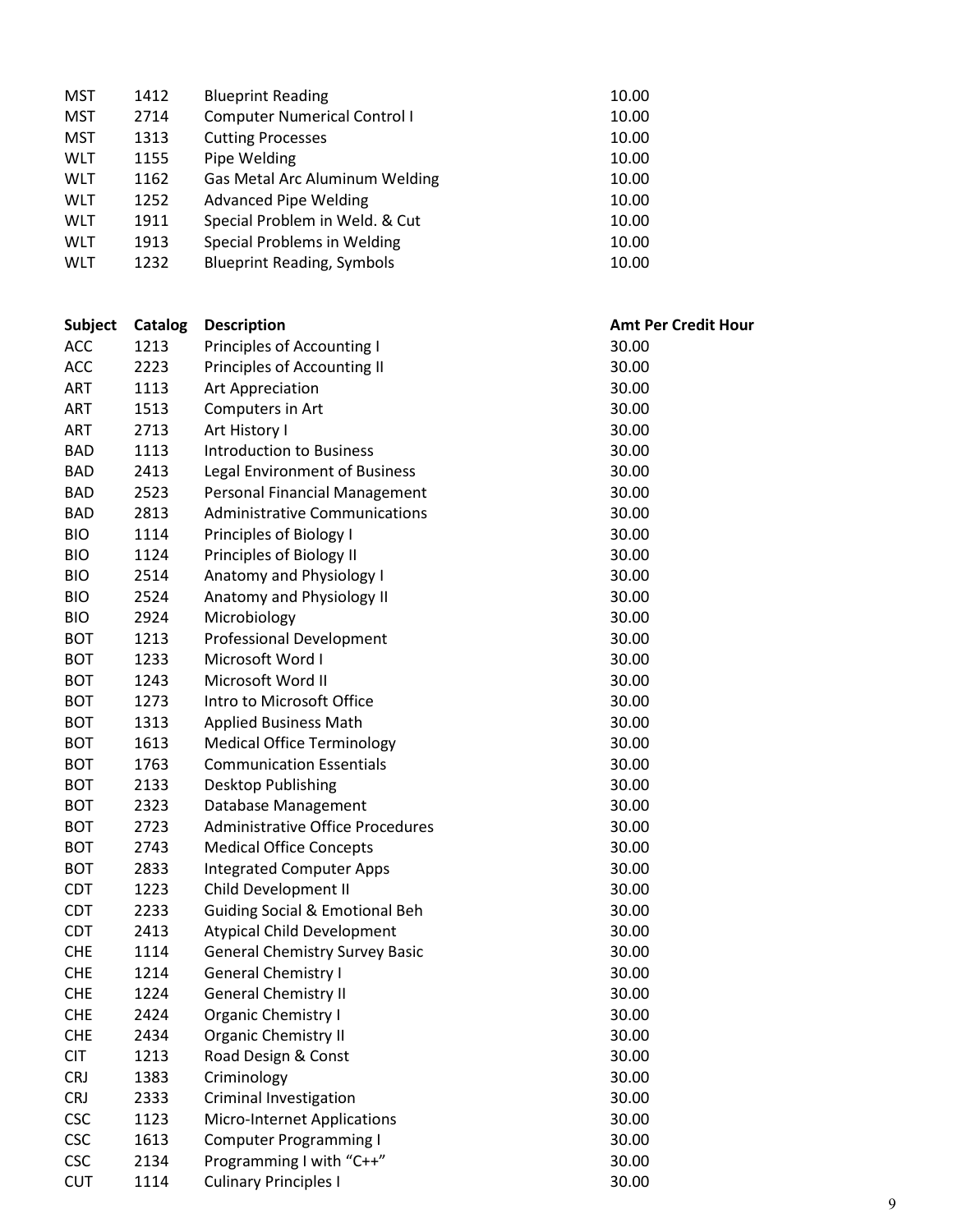| <b>CUT</b>               | 1134 | <b>Principles of Baking</b>           | 30.00 |
|--------------------------|------|---------------------------------------|-------|
| <b>CUT</b>               | 1135 | Principles of Baking                  | 30.00 |
| <b>CUT</b>               | 2223 | Menu Plan & Facilities Design         | 30.00 |
| <b>CUT</b>               | 2244 | Dining Room Management                | 30.00 |
| <b>CUT</b>               | 2314 | American Regional Cuisine             | 30.00 |
| <b>DDT</b>               | 2911 | <b>Special Project</b>                | 30.00 |
| <b>DDT</b>               | 2912 | <b>Special Project</b>                | 30.00 |
| DDT                      | 2913 | <b>Special Project</b>                | 30.00 |
| <b>DMS</b>               | 1114 | Introduction to Ultrasound            | 30.00 |
| ECO                      | 2113 | Economics I                           | 30.00 |
| ECO                      | 2123 | <b>Economics II</b>                   | 30.00 |
| EET                      | 1444 | Funds of Instrumentation              | 30.00 |
| EGR                      | 2413 | <b>Engineering Mechanic</b>           | 30.00 |
| <b>ELT</b>               | 1143 | AC/DC Circuits for Elec Tech          | 30.00 |
| <b>ELT</b>               | 1144 | AC/DC Circuits for Elec Tech          | 30.00 |
| <b>ELT</b>               | 1193 | <b>Fundamentals of Electricity</b>    | 30.00 |
| <b>ELT</b>               | 2613 | Programmable Logic Controllers        | 30.00 |
| <b>EMS</b>               | 1117 | <b>EMT</b>                            | 30.00 |
| <b>EMS</b>               | 1825 | Cardiology                            | 30.00 |
| <b>EMS</b>               | 2855 | Medical                               | 30.00 |
| <b>ENG</b>               | 124  | Intermediate English                  | 30.00 |
| <b>ENG</b>               | 1024 | Intermediate English                  | 30.00 |
| <b>ENG</b>               | 1113 | English Comp I                        | 30.00 |
| <b>ENG</b>               | 1123 | English Comp II                       | 30.00 |
| <b>ENG</b>               | 2153 | <b>Traditional Grammar</b>            | 30.00 |
| EPY                      | 2533 | Human Growth and Development          | 30.00 |
| <b>FCS</b>               | 1113 | Social and Professional Development   | 30.00 |
| <b>FCS</b>               | 1233 | <b>Principles of Nutrition</b>        | 30.00 |
| <b>FCS</b>               | 1253 | Nutrition                             | 30.00 |
| <b>GEO</b>               | 1113 | World of Geography                    | 30.00 |
| GIT                      | 2123 | Fund of Geographic Inf System         | 30.00 |
| <b>GLY</b>               | 1111 | Physical Geology Laboratory           | 30.00 |
| GLY                      | 1113 | <b>Physical Geology</b>               | 30.00 |
| <b>HCA</b>               | 1115 | <b>Basic Health Care Assisting</b>    | 30.00 |
| <b>HCA</b>               | 1125 |                                       |       |
|                          | 1214 | <b>Special Care Procedures</b>        | 30.00 |
| <b>HCA</b><br><b>HEC</b> |      | <b>Body Structure and Function</b>    | 30.00 |
|                          | 1233 | <b>Principles of Nutrition</b>        | 30.00 |
| HEC                      | 1253 | Nutrition                             | 30.00 |
| HIS                      | 1113 | <b>Western Civilization I</b>         | 30.00 |
| <b>HIS</b>               | 1123 | <b>Western Civilization II</b>        | 30.00 |
| <b>HIS</b>               | 2213 | American History I                    | 30.00 |
| <b>HIS</b>               | 2223 | American History II                   | 30.00 |
| <b>HLT</b>               | 2323 | Greenhouse & Nur Prod II              | 30.00 |
| <b>HPR</b>               | 1213 | Personal and Community Health         | 30.00 |
| <b>HPR</b>               | 1593 | Health Concepts & Wellness/Nutrition  | 30.00 |
| <b>HPR</b>               | 2213 | First Aid & CPR                       | 30.00 |
| <b>HPR</b>               | 2712 | <b>Athletic Training Terminology</b>  | 30.00 |
| HRT                      | 1123 | Intro to Hospitality                  | 30.00 |
| <b>HRT</b>               | 2623 | Hospitality Human Resource Management | 30.00 |
| HUM                      | 1113 | Introduction to Humanities            | 30.00 |
| <b>INT</b>               | 2124 | Control Systems II                    | 30.00 |
| <b>IST</b>               | 1124 | <b>IT Foundations</b>                 | 30.00 |
| <b>IST</b>               | 1153 | Web and Programming Concepts          | 30.00 |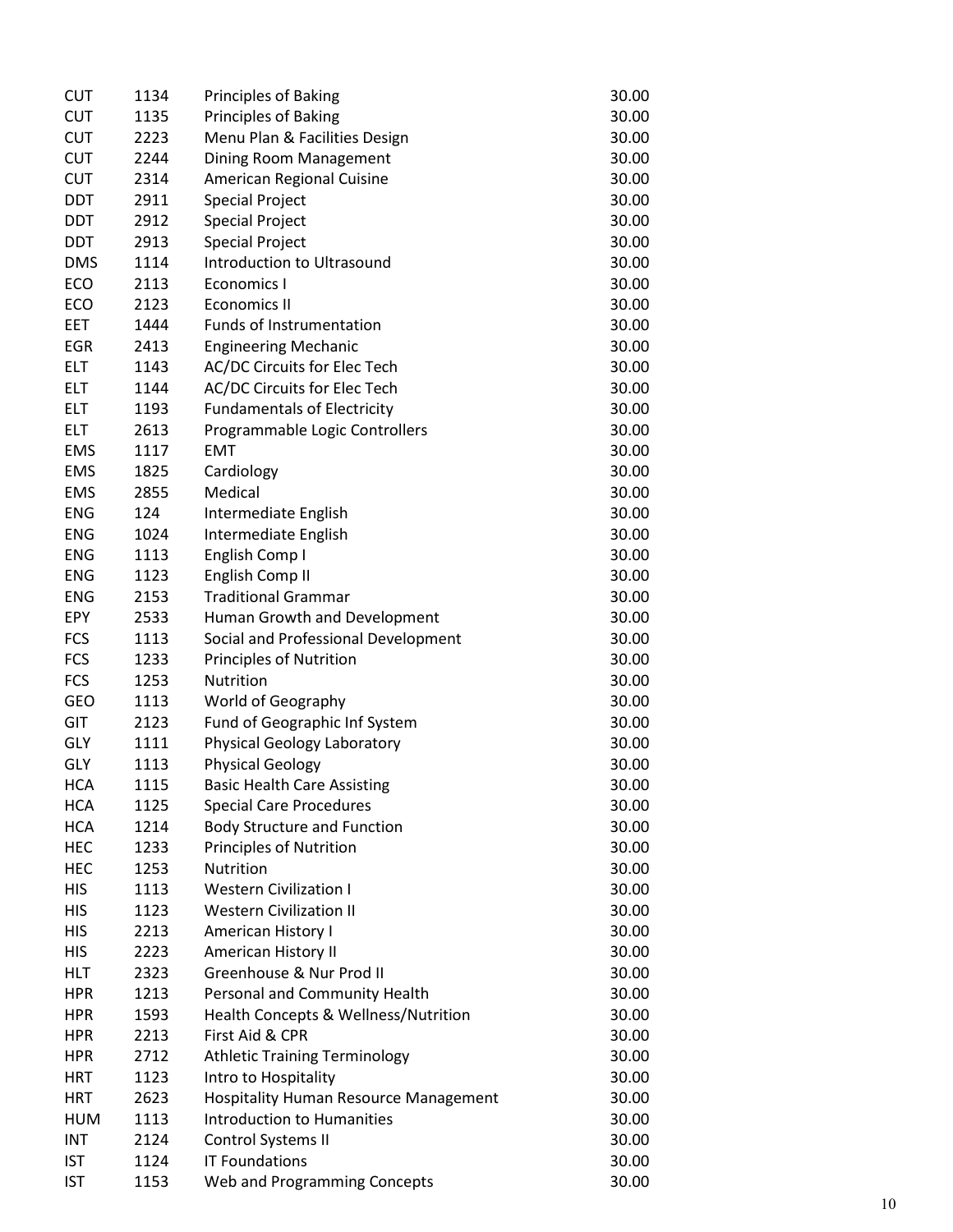| <b>IST</b> | 1213 | Client Install & Configuration      | 30.00 |
|------------|------|-------------------------------------|-------|
| <b>IST</b> | 1244 | Network Admin Windows Server        | 30.00 |
| <b>IST</b> | 1254 | Network Admin Windows LUX           | 30.00 |
| <b>IST</b> | 1314 | <b>Visual BASIC Programming</b>     | 30.00 |
| <b>IST</b> | 1413 | <b>Client-Side Programming</b>      | 30.00 |
| <b>IST</b> | 1414 | <b>Client-Side Programming</b>      | 30.00 |
| <b>IST</b> | 2224 | <b>Network Planning and Design</b>  | 30.00 |
| <b>IST</b> | 2253 | Adv Network Admin Windows Serv      | 30.00 |
| <b>IST</b> | 2373 | C Programming Language              | 30.00 |
| LET        | 1113 | Legal Systems and Terminology       | 30.00 |
| LET        | 1123 | Introduction to Law                 | 30.00 |
| LET        | 1523 | Will and Estates                    | 30.00 |
| LET        | 2313 | Civil Litigation I                  | 30.00 |
| LET        | 2353 | <b>Criminal Law and Procedures</b>  | 30.00 |
| LET        | 2383 | <b>Criminal Law and Procedures</b>  | 30.00 |
| <b>LLS</b> | 1312 | Orientation                         | 30.00 |
| <b>MAT</b> | 1033 | <b>Technical Mathematics</b>        | 30.00 |
| <b>MAT</b> | 1204 | <b>Beginning Algebra</b>            | 30.00 |
| <b>MAT</b> | 1233 | Intermediate Algebra                | 30.00 |
| <b>MAT</b> | 1234 | Intermediate Algebra                | 30.00 |
| <b>MAT</b> | 1313 | College Algebra                     | 30.00 |
| <b>MAT</b> | 1323 | Trigonometry                        | 30.00 |
| <b>MAT</b> | 1513 | <b>Business Calculus</b>            | 30.00 |
| <b>MAT</b> | 1613 | Calculus I                          | 30.00 |
| <b>MAT</b> | 1723 | Real Number System                  | 30.00 |
| MAT        | 1753 | <b>Quantitative Reasoning</b>       | 30.00 |
| <b>MAT</b> | 2613 | Calculus III                        | 30.00 |
| <b>MFL</b> | 1213 | Spanish I                           | 30.00 |
| <b>MFL</b> | 1223 | Spanish II                          | 30.00 |
| <b>MFL</b> | 2223 | Spanish IV                          | 30.00 |
| <b>MMT</b> | 1113 | Marketing I                         | 30.00 |
| <b>MMT</b> | 1323 | Advertising                         | 30.00 |
| <b>MMT</b> | 1753 | <b>Marketing Seminar</b>            | 30.00 |
| <b>MMT</b> | 2213 | Management Marketing Management DEC | 30.00 |
| MMT        | 2243 | Marketing                           | 30.00 |
| <b>MMT</b> | 2313 | <b>E-Commerce Marketing</b>         | 30.00 |
| <b>MUS</b> | 1113 | <b>Music Appreciation</b>           | 30.00 |
| PHI        | 2113 | Introduction to Philosophy          | 30.00 |
| PHI        | 2613 | <b>World Religions</b>              | 30.00 |
| PHM        | 1413 | Pharm Anatomy and Physiology        | 30.00 |
| PHM        | 2813 | <b>Pharmacy Transition</b>          | 30.00 |
| <b>PHY</b> | 2244 | Physical Science I                  | 30.00 |
| <b>PHY</b> | 2414 | <b>General Physics I</b>            | 30.00 |
| <b>PHY</b> | 2424 | <b>General Physics II</b>           | 30.00 |
| PHY        | 2515 | <b>General Physics IA</b>           | 30.00 |
| <b>PHY</b> | 2525 | <b>General Physics IIA</b>          | 30.00 |
| <b>PSC</b> | 1113 | <b>American National Government</b> | 30.00 |
| <b>PSC</b> | 1123 | <b>State and Local Government</b>   | 30.00 |
| <b>PSY</b> | 1513 | <b>General Psychology</b>           | 30.00 |
| <b>PSY</b> | 2513 | Child Psychology                    | 30.00 |
| <b>PSY</b> | 2533 | Human Growth and Development        | 30.00 |
| SOC        | 2113 | Introduction to Sociology           | 30.00 |
| SOC        | 2133 | <b>Social Problems</b>              | 30.00 |
|            |      |                                     |       |